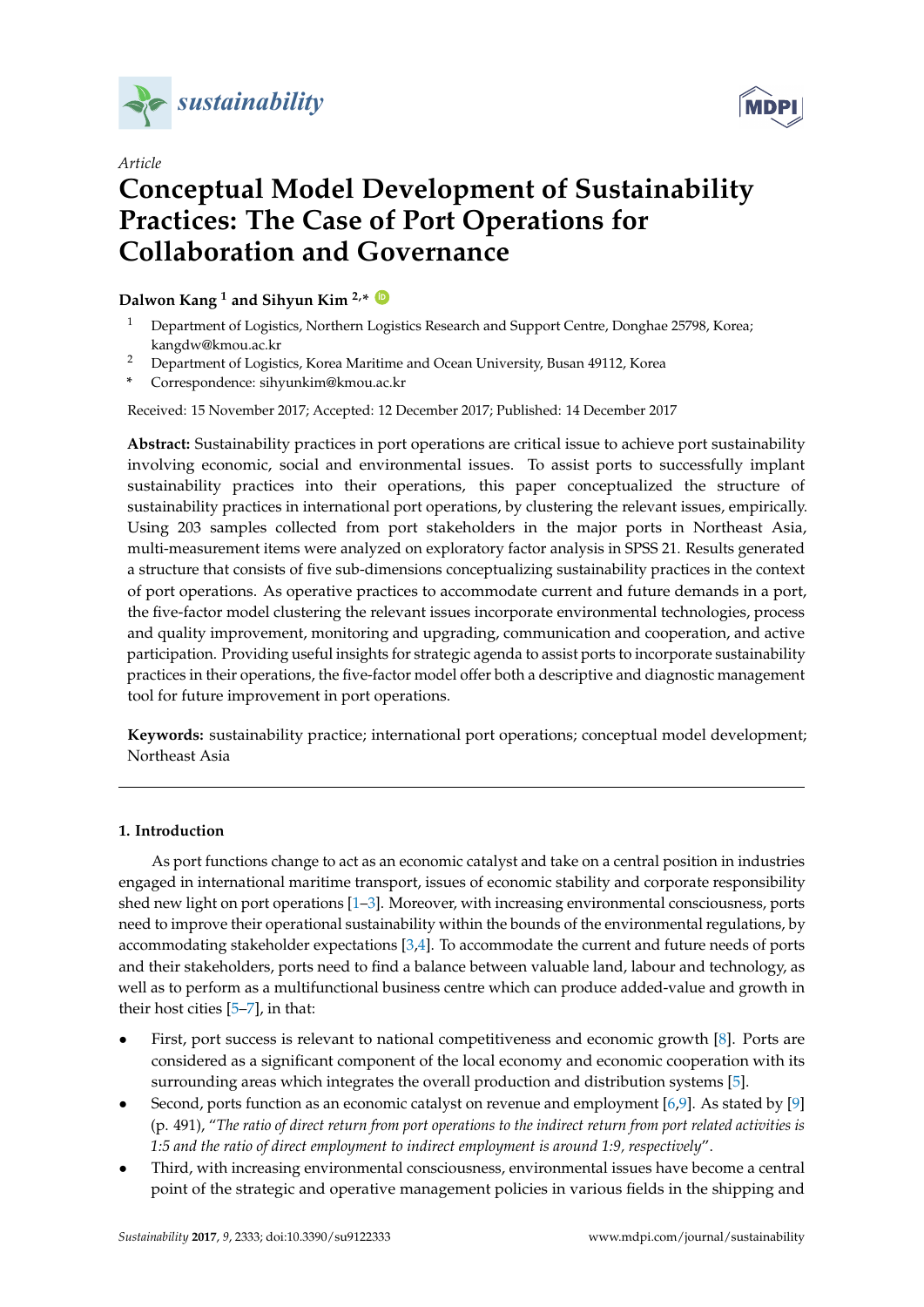port industries, which aim to achieve effective protection of the environment alongside economic growth [\[10\]](#page-13-8). A large number of stakeholders engaged play a significant role in the governance of the port cluster, having a huge impact on port operations. The achievement of sustainable port operations and development is a difficult challenge and a complex problem to be solved, in which ports have a complex organizational and technical structure and a number of stakeholders engaged in port operations [\[4\]](#page-13-2). Accordingly, collaboration among the stakeholders engaged and governance for environmental performance are crucial for sustainable port operations.

• Moreover, new opportunities to achieve competitive advantage and/or to sustain a competitive position are critical issues for sustainable port development and operations in sophisticated port competition [\[2\]](#page-13-9). As a result, organizations and industries related to port operations have progressively begun to translate sustainability issues from a side-lined management concern into a core issue directly related to collaboration and governance for enhancing efficiency and competitiveness [\[1](#page-13-0)[,3](#page-13-1)[,10\]](#page-13-8).

The needs for sustainability practises that aim to achieve sustainable port development and operations has become widespread across the world's ports without limitations to a particular country or region (e.g., Los Angeles/Long Beach, Rotterdam, Antwerp, Seattle, Hong Kong, Singapore, etc . . . ). Although academic and practitioner interest has focused on sustainability issues in port operation, the focus was on environmental impact minimization and environmental index development. Less attention has been devoted to conceptualise the structure of actual sustainability practises in the context of port operations. Therefore, to assist ports to conceptualise sustainability practises in port operations, and successfully incorporate the certain practises in their operations, this paper aims to investigate sustainability practises for achieving sustainability in port operations, by clustering the relevant issues empirically. After introducing research background, Section [2](#page-1-0) reviewed the relevant literature. Section [3](#page-6-0) present research design and data collection processes. Using 203 samples collected from port stakeholders in the major ports in Northeast Asia (NEA), multi-measurement items were analyzed on exploratory factor analysis (EFA) in SPSS 21. The data analysis and results are presented in Section [4](#page-9-0) before discussing their implications, both conceptual and substantive issues, with suggestions for future research. Results provide useful insights for strategic agenda to assist ports to incorporate sustainability practises in their operations, and the five-factor model offers both a descriptive and diagnostic management tool for future improvement.

## <span id="page-1-0"></span>**2. Literature Review**

#### *2.1. Port Sustainability*

Ports are considered as critical nodes of global trade and supply chains, which have a complex organizational structure. The ports contribute to global or major regional trade and the local economy, and play an important role as an economic catalyst to revenue and employment [\[6,](#page-13-6)[7\]](#page-13-4) and as a central position serving industries related to international trade [\[11\]](#page-13-10). Therefore, it appears that the concept of sustainability in port operations shapes not only the character of success in the real dynamic competition between ports, but also the role and responsibility as a central position in industries associated with international trade  $[5,6]$  $[5,6]$ . In the same vein, the concept of sustainability in international port operations should incorporate the following four main perspectives: Economic perspective including returns on investment, efficiency of the use of the port area, and provision of facilities for companies to maximize their performance [\[12,](#page-13-11)[13\]](#page-13-12); Competition perspective ensuring capability that improve their operational performance and their businesses remain competitive in sophisticated port competition [\[14\]](#page-13-13); Social scope such as the direct contribution to employment in port companies and activities connecting to the port (indirect employment, the interaction and relationship between port and city, the contribution to knowledge development and education, and the liveability of the area surrounding the port) [\[13](#page-13-12)[,15\]](#page-13-14); and Environmental performance and management including noise pollution, air quality, dredging operations, dredging disposal, dust [\[12](#page-13-11)[,13\]](#page-13-12).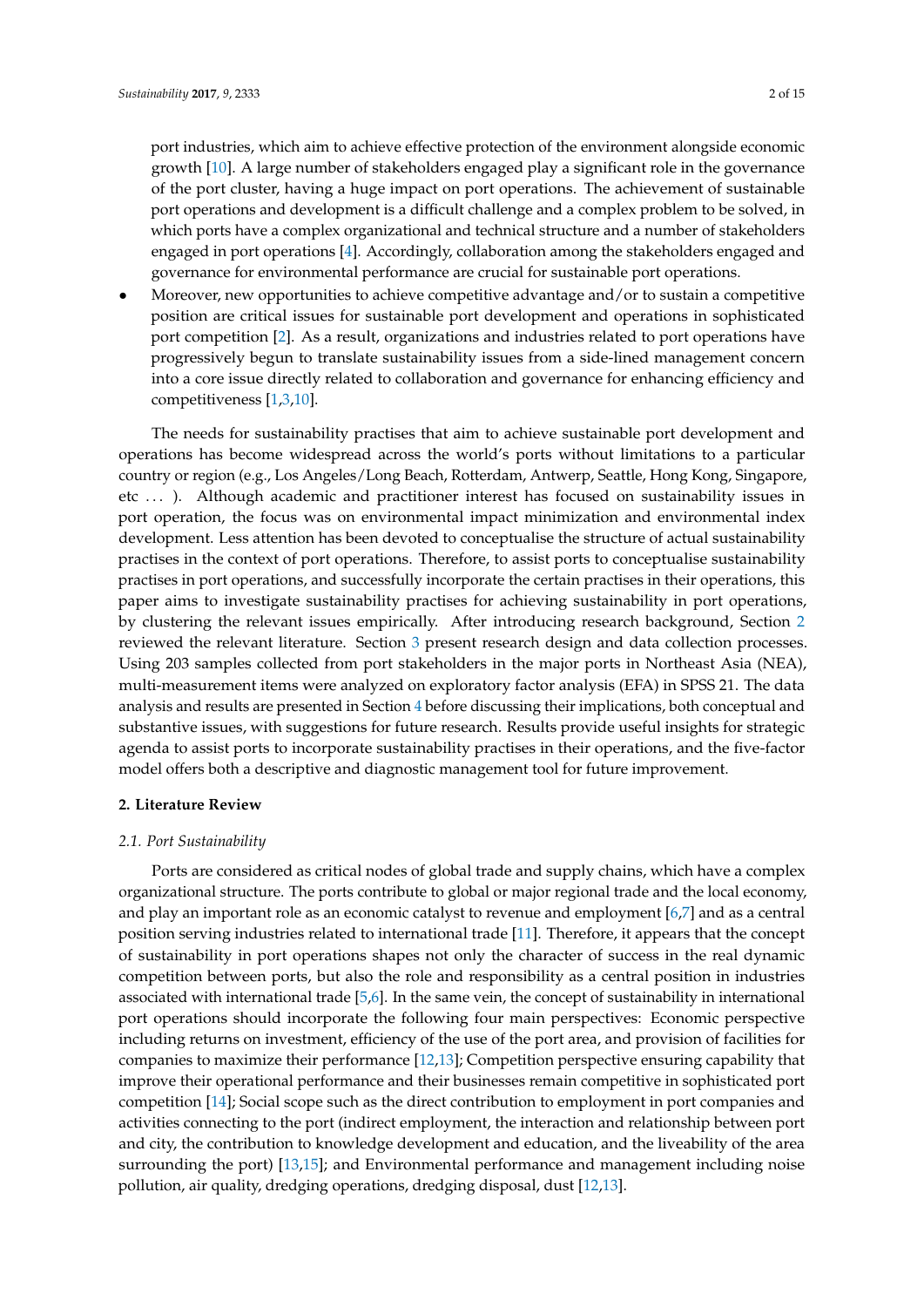As mentioned by Tan [\[16\]](#page-13-15) (p. 226), the traditionalist argues that "environmental protection activities and regulations would reduce economic success and the companies in industries with higher environmental impacts will face disadvantages if we burden them with higher environmental compliance costs". However, these restricted views are more associated with minimum level compliance [\[16,](#page-13-15)[17\]](#page-13-16). The relationship between sustainability performance and economic performance from different economic perspectives, and the longer-term dynamics implicates the efficiency frontier development in order to help enhance competitiveness and promote their innovative capacity [\[16\]](#page-13-15). This means that when the environmental management issues are in line with increased competitiveness and economic performance, successful management of sustainability performance can be achieved in the long-term perspective.

Sustainable development does not mean 'no development'. Sustainable development in port operations means 'business strategies and activities' in order to accommodate the current and future needs of the port and its stakeholders, protecting and sustaining human and natural resources [\[1\]](#page-13-0). Therefore, to successfully achieve sustainability in port operations, ports need to a balance between valuable land, labour and technology, as well as to perform as a multifunctional business centre which can produce added-value and the growth in its host city [\[5](#page-13-3)[,6\]](#page-13-6), as sustainability issues including economic stability, low environmental impacts and social responsibility shed a new light on the port operations literature [\[14\]](#page-13-13). In addition, new opportunities to achieve competitive advantage and/or to sustain a competitive position will also be a critical issue for sustainable port operations in the real competitive business environment.

## *2.2. Sustainability Practises in Port Operations*

#### 2.2.1. Drivers of Sustainability Practise in Port Operations

Sustainable development and operations have become a central point of the strategic and operative management in port operations, playing a very important role in achieving outstanding port activities including an improvement in container terminal efficient/cost-efficient operation, throughput, and profitability [\[18\]](#page-13-17). Kim and Chiang [\[2\]](#page-13-9) provided five potential types of motives leading a port entity to invest in sustainability practises. Figure [1](#page-3-0) depicts the potential types of motivation in port operations, which includes regulatory compliance, societal pressures and direct economic benefits, development and planning in a port, operational issues, and new opportunities to gain competitive advantage from the sustainability practices in port operations.

Specifically, authors have argued that sustainability strategy and practises can enhance the sustainability of competitive advantage [\[19,](#page-13-18)[20\]](#page-13-19), simultaneously reducing the negative effects of their performance on the natural environment [\[10\]](#page-13-8). This in turn generates the opportunities to improve their competitiveness in a highly competitive environment [\[18,](#page-13-17)[21](#page-14-0)[,22\]](#page-14-1), as the following elements cited by Francisco [\[17\]](#page-13-16) (p. 825): "*quality; savings (cost and energy efficiency); security (risk reduction); market (capturing new customers); image (reputation); ethics and social responsibility (low environmental impact); intention to continue and survive in the future; and new business opportunities (management and application of technologies aimed at preventing, mitigating and restoring, in order to resolve environmental problems)*". Through corresponding improvements in sustainability, the port can achieve more economic stability and continuous improvements in subsequent performance within the bounds of the environmental regulations [\[23](#page-14-2)[,24\]](#page-14-3).

Figure [2](#page-3-1) presents a sustainability framework to promote business competitiveness and innovative capacity [\[16\]](#page-13-15). This framework provides a benchmark to evaluate and improve sustainable performance. These common perspectives are that sustainability strategies and/or practises can not only reduce negative impacts of a firm's activities on the natural environment, but also simultaneously contribute to better firm performance.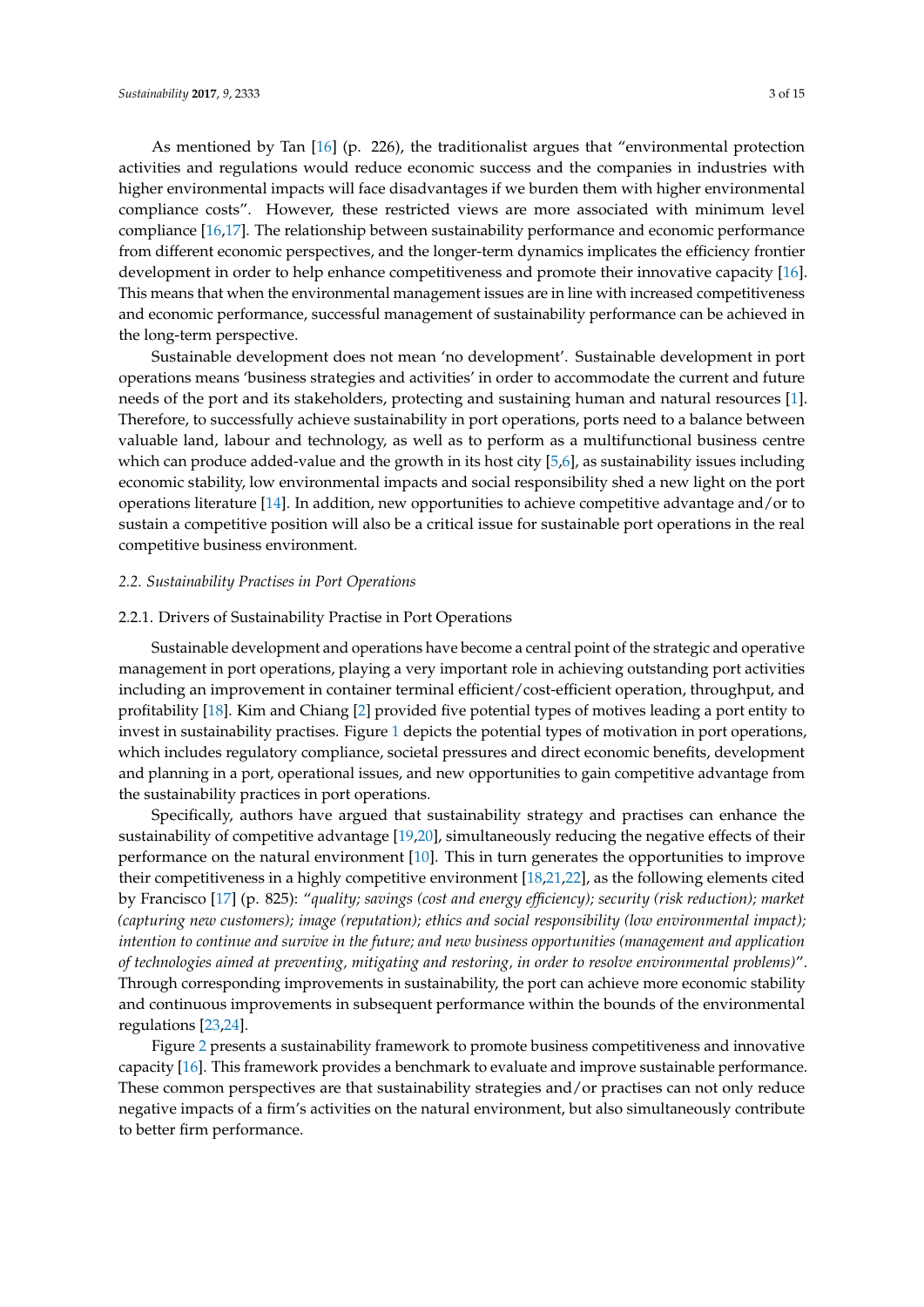<span id="page-3-0"></span>

<span id="page-3-1"></span>**Figure 1.** Types of motivation in port operations. only reduce negative impacts of a firm's activities on the natural environment, but also



**Figure 2.** Mutuality between sustainability and profitability (Tan et al., 2011: 227). **Figure 2.** Mutuality between sustainability and profitability (Tan et al., 2011: 227).

Besides, Lun [10] and Yang et al. [24] identified a linkage between sustainability issues and the Besides, Lun [\[10\]](#page-13-8) and Yang et al. [\[24\]](#page-14-3) identified a linkage between sustainability issues and the opportunities to achieve advantage, and argued that sustainability practices such as  $\frac{1}{2}$ opportunities to achieve competitive advantage, and argued that sustainability practises such as green management practise have a win-win relationship in terms of performance incorporating economic and environmental aspects. As mentioned by Lun [\[10\]](#page-13-8) (p. 565), this is because sustainability practise such as "green management practises can not only help to conform to environmental regulations, but also *monitor for environmental improvement*". Through continual environmental and organizational assists firms to scrutinize their internal operations, engage employees in environmental issues and to monitor for *environmental improvement"* . Through continual environmental and organizational improvement of all  $2.171$  Sustainability Practises in Port Operations in Port Operations in Port Operations in Port Operations in Port Operations in Port Operations in Port Operations in Port Operations in Port Operations in Port Operation of these actions, ports can achieve the opportunities to improve their internal operations and greater efficiencies [\[17\]](#page-13-16).

## 2.2.2. Sustainability Practises in Port Operations

Sustainability strategies achieving long-term viability in the face of economic uncertainty, low environmental and social impacts are critical for sustainable development of maritime operations [\[2](#page-13-9)[,3\]](#page-13-1). Accordingly, integrating the consideration of sustainability into all activities in and around a port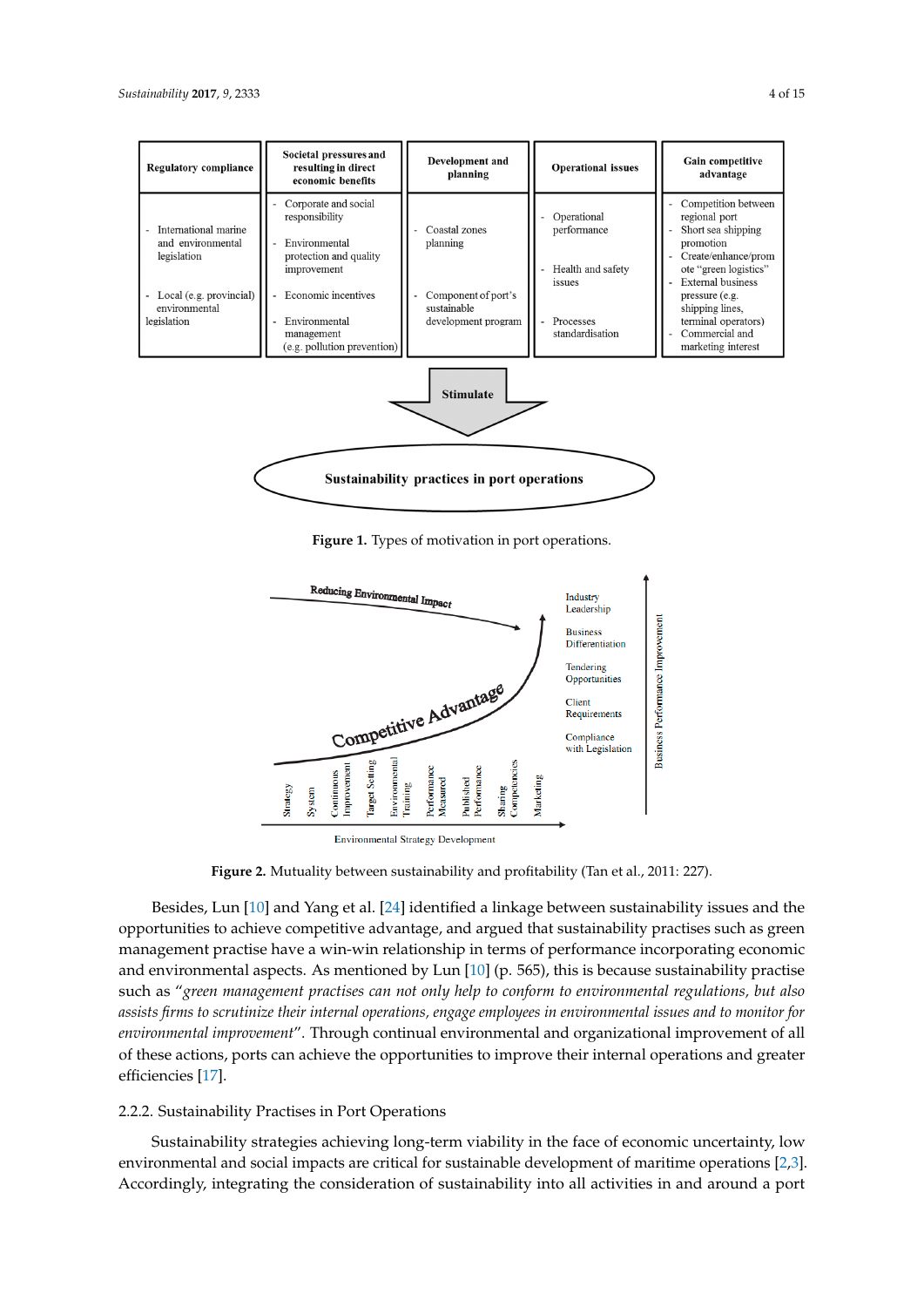is part of an aim to be a sustainable and efficient port. Annual sustainability reports published on port websites suggest guidelines and strategic advice towards port sustainability to address issues related to sustainable port operations and development with economic, social and environmental considerations [\[25–](#page-14-4)[27\]](#page-14-5). The suggested issues for "best practises" include: operational efficiency, safety and security in a port, cooperation and communication, monitoring and upgrading port facilities, and environmental management systems. Objectives of these practises embrace: resource, environmental, community and human resource management, continuous growth, and port operators and supply chain management [\[12,](#page-13-11)[13\]](#page-13-12).

During recent years, to address issues related to sustainable port development and operations, as well as to assist decision-making processes oriented towards sustainable development in port industry, a number of international organizations (OECD, IMO, and ESPO) and international ports have devised and proposed guideline and strategic advice towards port sustainability practises. For instance, international association of ports and harbour (IAPH) introduced best practice cases of European ports [\[28\]](#page-14-6). To investigate the details for sustainability practises adopted in container port operations, Kim and Chiang [\[2\]](#page-13-9) reviewed "annual sustainability reports" published by commercial ports and international organizations such as ESPO, OECD and IAPH (see Table [1\)](#page-5-0). The suggested practises in port operations includes reducing financial and environmental risks in ports; upgrading port facilities and equipment to cut operation costs; sustainable building construction in a port/hinterland; enhancing long-term viability of operations; safety and security in a port; resource efficiency; eco-friendly and socially responsible image; improving relationships with key stakeholders; port infrastructure utilization; optimizing the routing of vehicles; vehicle utilization (modal shift); employee productivity improvement; recruitment and retention of employees; social and working environment; expansion of the coastal region facilities; and providing incentives for green practises. In addition, based on thematic analysis, prior study [\[2\]](#page-13-9) clustered the relevant practises into four sub-dimensions incorporating environmental technologies, continual monitoring and upgrading, internal process improvement, and cooperation and communication.

| Practices                                                         | Description                                                                                                                                                                                                                                                                   | <b>Details</b>                                                                                                                                                                                                                |  |  |
|-------------------------------------------------------------------|-------------------------------------------------------------------------------------------------------------------------------------------------------------------------------------------------------------------------------------------------------------------------------|-------------------------------------------------------------------------------------------------------------------------------------------------------------------------------------------------------------------------------|--|--|
| Reducing financial and<br>environmental risks in ports            | Banks are concerned about their own legal<br>liabilities, so they are taking a closer look at<br>borrowing companies'<br>eco-efficiency records<br>More investors are becoming interested in<br>$\overline{\phantom{a}}$<br>investing in environmentally<br>responsible ports | $CO2$ emission assessment<br>-<br>Green gas emission assessment<br>Water quality assessment<br>Air pollution assessment<br>$\overline{\phantom{0}}$<br>FDI (foreign direct investment)                                        |  |  |
| Upgrading port facilities and<br>equipment to cut operation costs | Facilities and equipment improvement<br>External cost down including pollution,<br>climate change, and other biological<br>damages driving from transport                                                                                                                     | AMP (Alternative maritime Power)<br>Tandem spreader<br>DPF (Diesel particulate filter trap)<br>e-RTGC (Electric rubber tired<br>gantry crane)<br>Cold ironing (from inland)<br>LED street lamp<br>Solar power cranes          |  |  |
| Sustainable building<br>construction in a port/hinterland         | Reducing environmental impacts from<br>construction method<br>Long-term viability of port facility                                                                                                                                                                            | Green building standard (LEED)<br>Use of noise reduction equipment                                                                                                                                                            |  |  |
| Enhancing long-term viability<br>of operations                    | Using renewable and alternative energy<br>sources for less environmental impacts                                                                                                                                                                                              | Solar energy, wind energy, and<br>tidal energy<br>Use of CNG (compressed Natural Gas<br>Use of bio-Diesel, hydrogen fuel<br>LED (Light Emitting Diode) street lamp<br>Solar power cranes<br>Dredging for securing water depth |  |  |

**Table 1.** Sustainability practices: descriptions and details.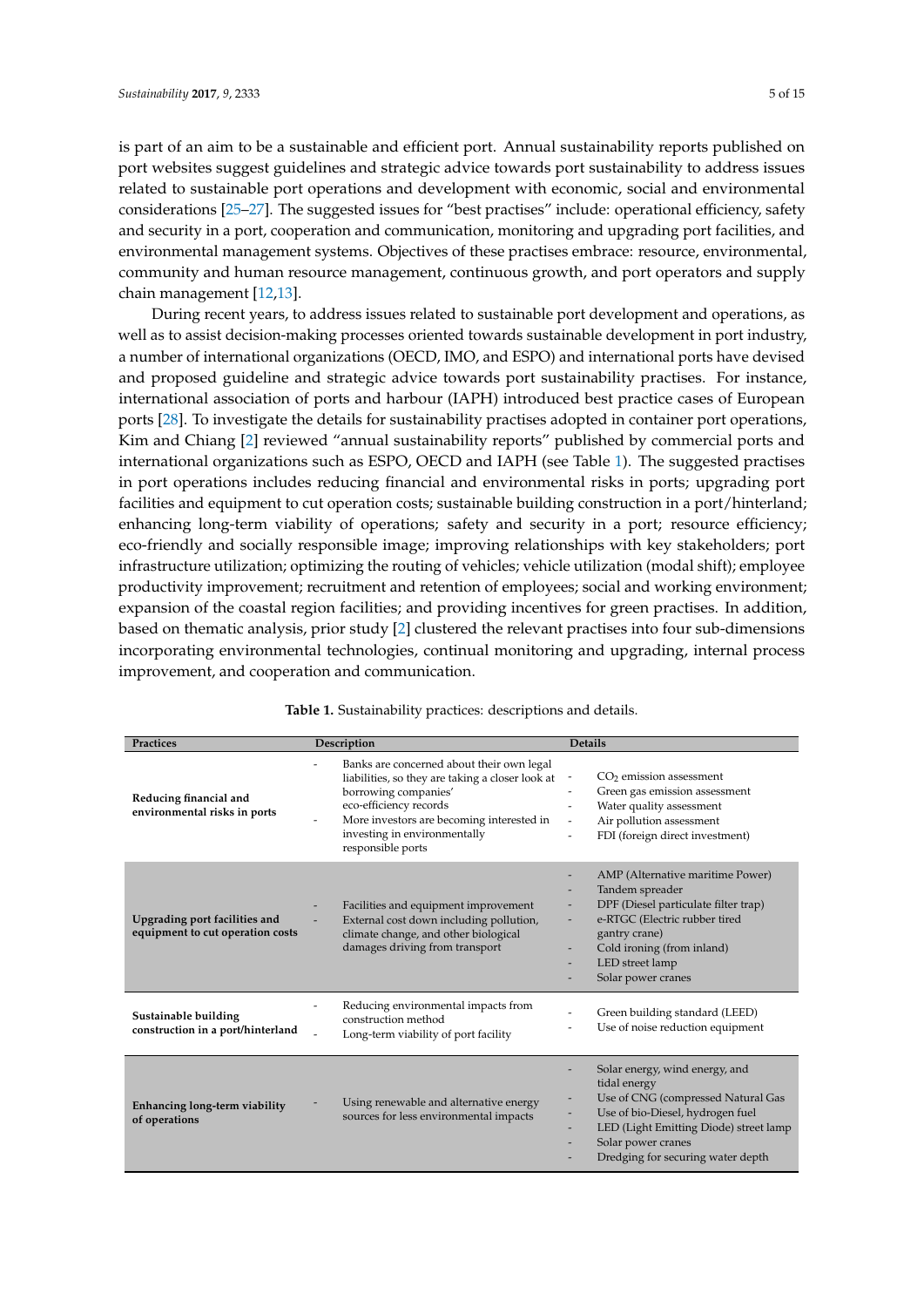<span id="page-5-0"></span>

| Practices                                        | Description                                                                                                                                                                         | <b>Details</b>                                                                                                                                        |
|--------------------------------------------------|-------------------------------------------------------------------------------------------------------------------------------------------------------------------------------------|-------------------------------------------------------------------------------------------------------------------------------------------------------|
| Safety and security in a port                    | Reduction of accidents (oil spillage) and<br>noise/light pollution<br>External cost down including pollution,<br>congestion and accidents                                           | Reduction of accidents from using<br>$\overline{a}$<br>electronic transport<br>Public lighting<br>L,<br>Auto Monitoring System (AMS)<br>$\frac{1}{2}$ |
| Resource efficiency                              | Cutting waste and using natural resources<br>more efficiently can save costs and<br>boost profits                                                                                   | Resource recycling in a port<br>Sustainable purchasing                                                                                                |
| Eco-friendly and socially<br>responsible image   | Improving 'Green" image, and<br>transparency of port operation                                                                                                                      | Sustainability report<br>Incentives to shipping companies and<br>stevedores with eco-friendly equipment                                               |
| Improving relationships with<br>key stakeholders | Collaboration for minimizing<br>environmental impacts<br>Environmental groups and businesses are<br>working together more to find solutions                                         | CSR (Cooperate social responsibility)<br><b>EMS</b> (Environmental<br>Management System)<br>Co-operation between stakeholders                         |
| Port infrastructure utilization                  | Improving port infrastructure utilization to<br>minimize congestion in a port<br>External cost down (congestion, accidents)<br>L,                                                   | Optimum use of space<br>$\overline{\phantom{m}}$<br>Efficient gate processing system<br>Extended gate operating hours                                 |
| Optimizing the routing<br>of vehicles            | Energy/cost efficiency from optimizing the<br>routing of vehicles<br>External cost down (congestion, accidents<br>and other biological damages driving<br>from transport)           | Reduction in road transport<br>Idling time reduction of ship/truck<br>AGV (Automatic Vehicle System)                                                  |
| Vehicle utilization (Modal shift)                | Repair and maintains a harbor-side road<br>$\overline{a}$<br>and introduction of new<br>transportation modes<br>External cost down including pollution,<br>congestion and accidents | Shift in modal split<br>Parking space operations<br>Clean truck program<br>Electric trucks                                                            |
| <b>Employee productivity</b>                     | Employee training/education<br>The best and brightest young people are<br>more willing to work for environmentally<br>responsible ports                                             | A combination of learning and<br>working activities<br>Training/education                                                                             |
| Recruitment and retention<br>of employees        | Job creation<br>Improving employee's satisfaction                                                                                                                                   | Employee satisfaction<br>Public infrastructure and architecture<br>for double use                                                                     |
| The hinterland social and<br>working environment | Creation of a pleasant life environment                                                                                                                                             | Air quality and climate<br>Visual impact reduction<br>Open space and park development                                                                 |
| Expansion of the coastal<br>region facilities    | Prevention of ocean pollution caused by<br>land activities                                                                                                                          | Expansion and improve the sewage<br>disposal plants, sewage landfills, waste<br>water disposal plants                                                 |
| Providing incentives for<br>green practices      | Encouraging eco-friendly practices in port<br>activity area                                                                                                                         | Green ship certification System<br>Incentives on the new<br>cleaning technology<br>Green flag incentive program                                       |

#### **Table 1.** *Cont.*

Source: Kim and Chiang (2014: 22).

Hakam and Solvang [\[27\]](#page-14-5) analyzed interdependency between sustainability and flexibility, and argued that flexibility in port operation can enhance sustainability endeavours. The suggested measures in port operations include improving the port's multimodal interface, tracking and coordinating of freight movements through IT, reducing the vessel's turnaround time, increasing labour flexibility through motivation and cross-training, and providing incentives to supply chain actors to cooperate in order to achieve higher flexibility for the overall network.

Prior work on sustainability in port operations [\[28\]](#page-14-6) identified that improved stakeholders engagement and communication are an important aspect for achieving long-term sustainability in ports.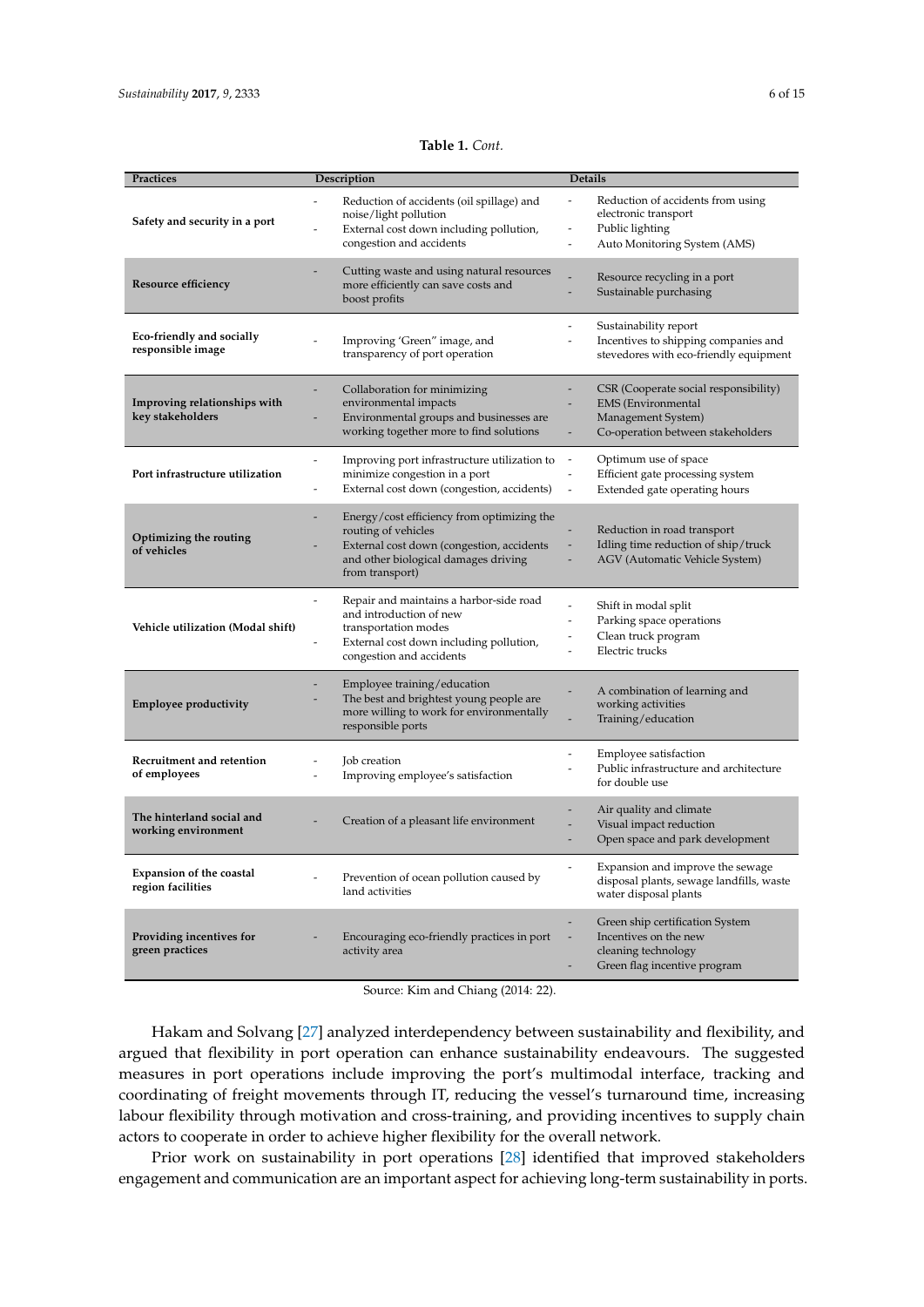They argued that stakeholders assist ports to respond quickly to their expectations and a changing environment, as well as continuing to improve the operational performance of their business and distribution network over a long period of time sustainability with higher operational efficiency and service differentiation [\[29\]](#page-14-7).

In addition, Dinwoodie et al [\[4\]](#page-13-2) argued that ports can mitigate potential environmental risks and manage sustainable development of maritime operations through an accessible generic business process framework, highlighting the importance of educational dimensions, commercial missions and stakeholder engagement for sustainable development of maritime operations in ports.

Comtois and Slack [\[30\]](#page-14-8) emphasized the importance of employee participation, in that the employees are important and proactive actors in the environmental management initiative in a port, and many papers illustrate that sustainability can result from employee participation in environmental management [\[30,](#page-14-8)[31\]](#page-14-9). Based on prior studies, we adopted twenty three relevant practises to conceptualize sustainability practise in port operations. After eliminating overlapping and interrelated elements, this study carefully selected elements to conceptualize. Table [2](#page-6-1) presents the final twenty three measurement items.

<span id="page-6-1"></span>

| Code <sup>*</sup> | <b>Elements</b>                              | <b>References</b>   |
|-------------------|----------------------------------------------|---------------------|
| SP <sub>1</sub>   | New equipment and technology introduction    | [2,4,20,32]         |
| SP <sub>2</sub>   | Renewable and alternative energy sources     | [2,30,31,33]        |
| SP <sub>3</sub>   | Sustainable building construction            | [33, 34]            |
| SP <sub>4</sub>   | Optimizing the routing of vehicles           | $[1 - 3, 14, 16]$   |
| SP <sub>5</sub>   | Vehicle utilization (Modal shift)            | [2,4,24]            |
| SP <sub>6</sub>   | Reducing financial and environmental risks   | [2,4,31,34]         |
| SP <sub>7</sub>   | Improvement of safety and security in a port | [4, 17, 35]         |
| SP 8              | Upgrading port facilities and equipment      | $\lceil 1-4 \rceil$ |
| SP <sub>9</sub>   | Environmental index development              | [33, 34]            |
| SP 10             | Eco-friendly and socially responsible image  | [20, 33, 34]        |
| SP 11             | Port infrastructure utilization              | $[1-4, 14]$         |
| SP 12             | Efficiency of the use of the port area       | [2,7,33,34]         |
| SP 13             | Service differentiation                      | [2,3,35]            |
| SP 14             | Service quality improvement                  | [2,17,35]           |
| SP 15             | Joint planning and supply chain integration  | [1, 14, 16, 31]     |
| SP 16             | Operational transparency                     | [31, 33]            |
| SP 17             | Exchange of information and knowledge        | $[1-4, 16]$         |
| SP 18             | Close relationships with key stakeholders    | $[2 - 4, 14, 16]$   |
| SP 19             | Recruitment and retention of employees       | [14, 29, 36]        |
| SP 20             | Good working environment                     | $[1 - 5, 14, 17]$   |
| SP 21             | Waste reduction                              | [2,30,31,33]        |
| SP 22             | Training and education                       | [2,4,29]            |
| SP 23             | Providing incentives for green practices     | [2,3,14,17]         |

**Table 2.** Elements of sustainability practice in port operations.

Source: Tabulated by Author \* SP: Sustainability practice.

## <span id="page-6-0"></span>**3. Method**

## *3.1. Overview of Research Design*

The achievement of sustainable port operations and development is a difficult challenge and a complex problem to be solved, in which ports have a complex organizational and technical structure and a number of stakeholders engaged in port operations [\[4](#page-13-2)[,11\]](#page-13-10). Therefore, this study aims to empirically explore the structure of sustainability practise in the context of commercial port operations. To collect data, we adopted questionnaire survey.

A survey instrument was developed in several stages based on insights gained from the available literature and a preliminary field work, employing a five-point Likert scale widely used to scale responses in survey research. The survey begins with seeking the importance of the relevant issues of sustainability practise with respect to commercial port operations. The measurement items judged to conceptualise sustainability practise in port operations were listed and included (see Table [2\)](#page-6-1).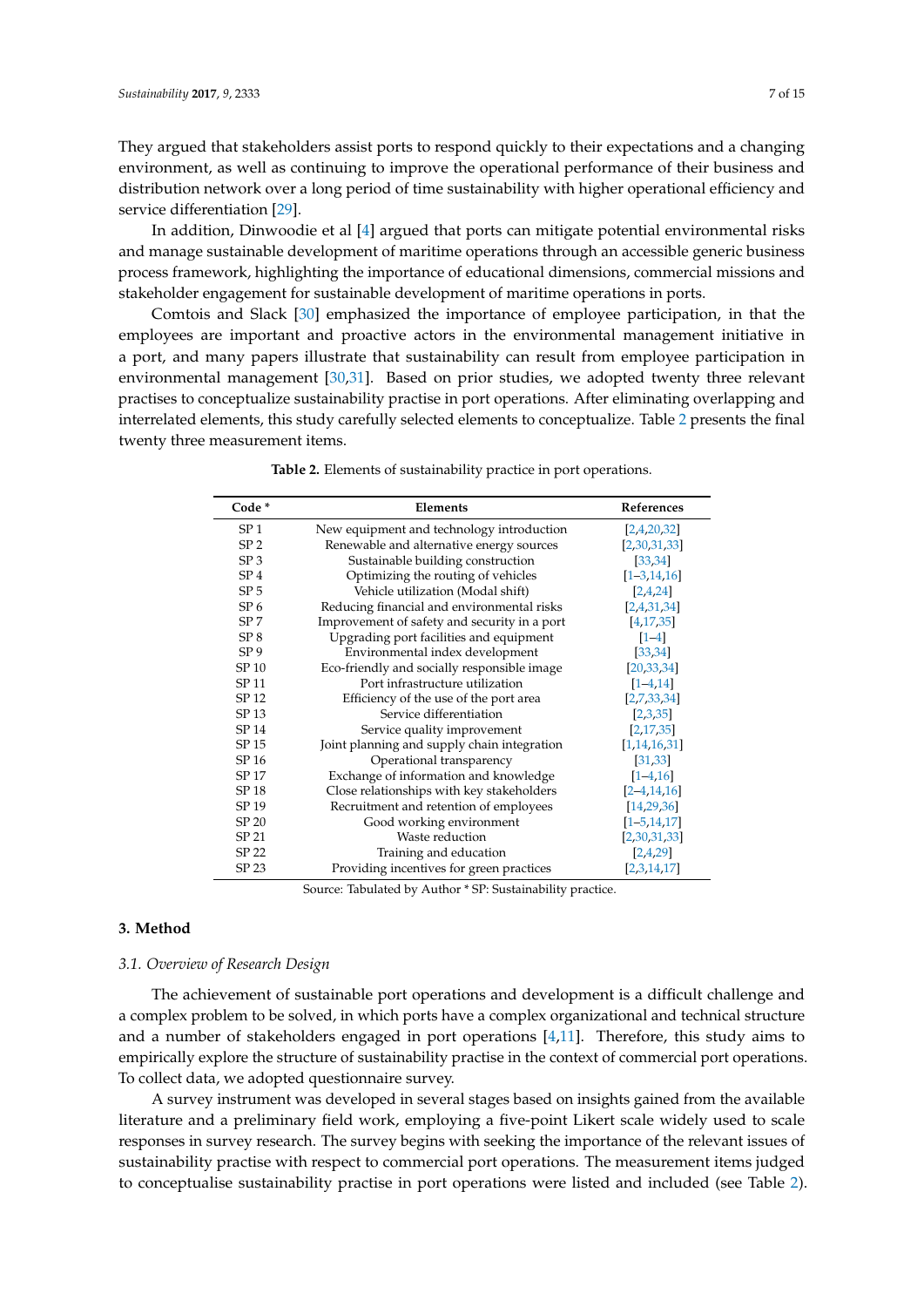The respondents were asked to indicate on a five-point Likert scale how important each of these items were for conceptualising sustainability practise in port operations (from 1—not very important to 5—very important). To enhance the external validity of the findings, the questionnaire was distributed to internal and external stakeholders engaged in port operations based on Winkelmans and Notteboom [\[36\]](#page-14-14); internal stakeholders (port operator) and three groups of external stakeholders including economic/contractual external (e.g., terminal operators), public policy (e.g., government bodies) and community/academic groups. Experts in various high positions in their organization were randomly selected to avoid deficiencies of knowledge. Finally, questionnaires were distributed to the major ports in NEA: Shanghai, Hong Kong and Busan, after translating the questionnaire into three different language versions (Chinese including Mandarin and Cantonese, Korean). Using 203 samples collected from port stakeholders in the major ports in NEA, the measurement items were analyzed on exploratory factor analysis in SPSS 21 (recent version of Statistical Package for the Social Sciences) in order to explore sub-dimensions of sustainability practise and eliminate potentially superfluous items. Based on data analysis, the findings provide useful insights for future port improvement and strategic agenda to assist ports.

#### *3.2. Data Collection*

Prior to collecting the data in 2015, we undertook a pilot survey by email. Thirty respondents included a group of researchers and experts were selected as practitioners working in a port. Based on the pre-tests, the final questionnaire was upgraded and revised. A total of 2000 questionnaires were distributed to port stakeholders of the major container ports in NEA: Shanghai, Hong-Kong and Busan, with 104 returned as non-deliverable. Two weeks after the initial mailing a cover letter highlighted the various means to respond, and reminder emails were sent to all potential respondents. The last wave of mailing was sent two weeks later.

A total response of 203 gave an effective response rate of 10.7% (203/1896). Table [3](#page-8-0) presents the general characteristics of the sample collected with responses representing all stakeholders. Organization type was individually classified into seven categories. The results represented a diversity of organizational sizes in a port (see Table [3\)](#page-8-0). Regarding the age of the organizations represented almost half had existed for over two decades. Over 80% of the respondents had worked for their organization for over 10 years. Most of the respondents (82.8%) were in senior and middle groups entitled vice president or above, board member, director, manager of department, section chief, operational supervisor, although more junior levels representing operational staff were also represented.

| Variable                   | Frequency | Percentage $(\% )$ |  |  |  |  |
|----------------------------|-----------|--------------------|--|--|--|--|
| Organization Type          |           |                    |  |  |  |  |
| Port Authority             | 36        | 17.8               |  |  |  |  |
| <b>Terminal Operator</b>   | 48        | 23.6               |  |  |  |  |
| Shipping line              | 23        | 11.3               |  |  |  |  |
| <b>Inland Shipper</b>      | 27        | 13.3               |  |  |  |  |
| Forwarder/Cargo Owner      | 26        | 12.8               |  |  |  |  |
| National/Local Government  | 26        | 12.8               |  |  |  |  |
| Local Community/Researcher | 17        | 8.4                |  |  |  |  |
| Firm's Age                 |           |                    |  |  |  |  |
| Less than 5 years          | 9         | 4.4                |  |  |  |  |
| $5 - 10$                   | 46        | 22.7               |  |  |  |  |
| $10 - 15$                  | 29        | 14.3               |  |  |  |  |
| $15 - 20$                  | 22        | 10.8               |  |  |  |  |
| Over 20 years              | 97        | 47.8               |  |  |  |  |
|                            |           |                    |  |  |  |  |

|  |  | Table 3. Sample Demographics. |  |
|--|--|-------------------------------|--|
|--|--|-------------------------------|--|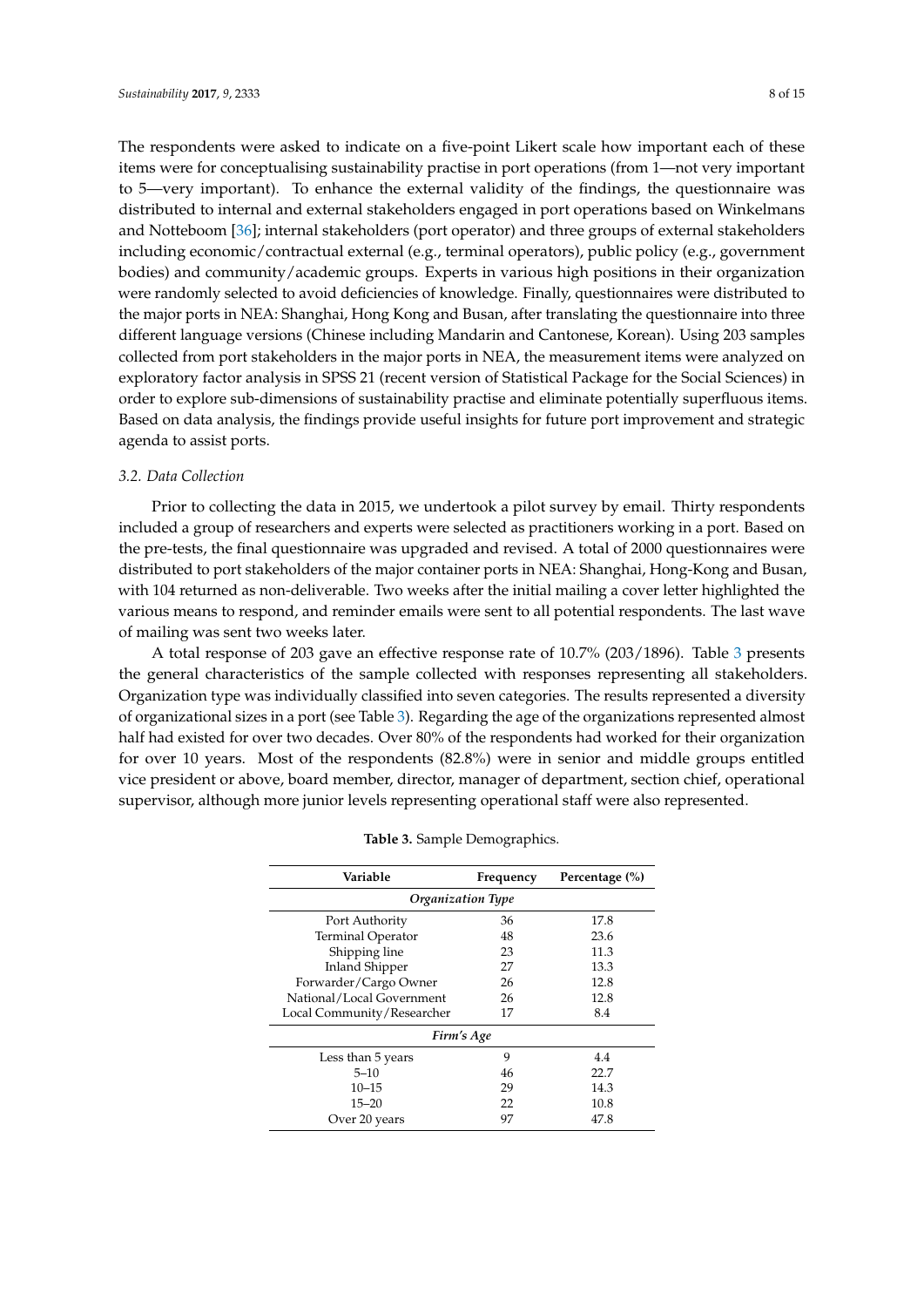<span id="page-8-0"></span>

| Variable                   | Frequency                 | Percentage (%) |  |  |  |
|----------------------------|---------------------------|----------------|--|--|--|
| <b>Number of Employees</b> |                           |                |  |  |  |
| Less than 50               | 46                        | 22.6           |  |  |  |
| 50-100                     | 28                        | 13.8           |  |  |  |
| 100-150                    | 13                        | 6.4            |  |  |  |
| 150-200                    | 17                        | 8.4            |  |  |  |
| $200 - 250$                | 16                        | 7.9            |  |  |  |
| 250-300                    | 33                        | 16.3           |  |  |  |
| More than 300              | 50                        | 24.6           |  |  |  |
|                            | <b>Working Experience</b> |                |  |  |  |
| Less than 5 Years          | 16                        | 7.8            |  |  |  |
| $5 - 10$                   | 18                        | 8.9            |  |  |  |
| $10 - 15$                  | 55                        | 27.1           |  |  |  |
| $15 - 20$                  | 69                        | 33.9           |  |  |  |
| Over 20                    | 45                        | 22.3           |  |  |  |
| <b>Job Position</b>        |                           |                |  |  |  |
| Senior                     | 106                       | 52.3           |  |  |  |
| Middle                     | 62                        | 30.5           |  |  |  |
| Junior                     | 35                        | 17.2           |  |  |  |

**Table 3.** *Cont.*

#### *3.3. Non-Response Bias and Common Method Bias*

In order to assess non-response bias, this paper applied widely used extrapolation methods whereby late respondents are hypothesized to behave similarly to non-respondents [\[37,](#page-14-15)[38\]](#page-14-16). We compared the central tendency between the responses of the first and fourth quartiles of respondents. The results revealed no significant difference on *t*-tests for all the answers of each section adopted (see Table [4\)](#page-8-1). Thereafter, to minimize common method bias, were measured through one method and questionnaires collected at regular intervals. In addition, to statistically assess common method bias at the level of measurement item, we employed Harman's single factor test which is to identify the presence of common method effect in SPSS [\[37\]](#page-14-15). All the 23 variables were entered into an EFA, using principal component analysis with varimax rotation to determine the number of factors that are necessary to account for the variance in the variables, assuming that a single factor emerge from the factor analysis when a substantial amount of common method variance is present. The results revealed that no a single factor emerged from the factor analysis in EFA (see Table [5\)](#page-9-1). Based on these results, non-response bias and common method bias is not expected to inhibit our analysis.

**Table 4.** Comparison of early and late respondents.

<span id="page-8-1"></span>

| Factor <sup>*</sup> | Mean             |                 | <b>Std. Deviation</b> |         | t-Value  | Sig.  |
|---------------------|------------------|-----------------|-----------------------|---------|----------|-------|
|                     | Early $(n = 50)$ | Late $(n = 50)$ | Early                 | Late    |          |       |
| EТ                  | 3.6960           | 3.7200          | 0.60507               | 0.52060 | $-0.213$ | 0.832 |
| MU                  | 3.3050           | 3.1900          | 0.58312               | 0.49115 | 1.067    | 0.289 |
| <b>POI</b>          | 3.7920           | 3.6160          | 0.64265               | 0.64376 | 1.368    | 0.174 |
| AT                  | 3.1900           | 3.3450          | 0.67302               | 0.69783 | $-1.130$ | 0.261 |
| <b>CC</b>           | 3.3120           | 3.1680          | 0.93211               | 0.68852 | 0.897    | 0.382 |

Factor \* ET: environmental technology; MU: monitoring and upgrading; PQI: process and quality improvement; AT: active participation; and CC: cooperation and communication.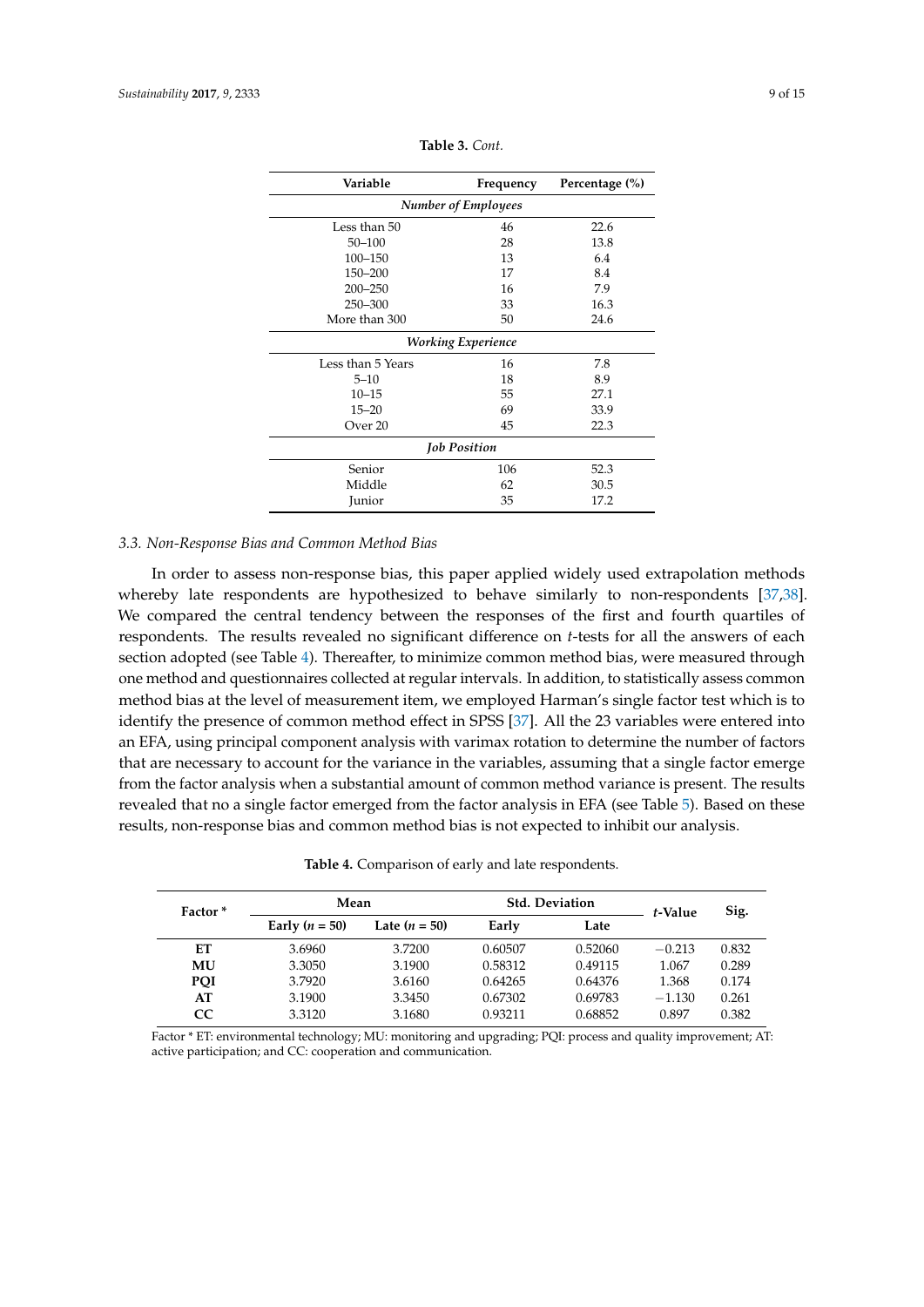<span id="page-9-1"></span>

| Items <sup>*</sup> |        |        |       | <b>Factor Analysis</b> |       |                     |
|--------------------|--------|--------|-------|------------------------|-------|---------------------|
|                    | ET     | PQI    | MU    | CC                     | AP    | Cronbach's $\alpha$ |
| SP <sub>1</sub>    | 0.821  |        |       |                        |       |                     |
| SP <sub>2</sub>    | 0.816  |        |       |                        |       |                     |
| SP <sub>4</sub>    | 0.814  |        |       |                        |       | 0.854               |
| SP <sub>5</sub>    | 0.721  |        |       |                        |       |                     |
| SP <sub>3</sub>    | 0.695  |        |       |                        |       |                     |
| SP <sub>6</sub>    |        | 0.772  |       |                        |       |                     |
| SP <sub>7</sub>    |        | 0.754  |       |                        |       | 0.852               |
| SP 8               |        | 0.754  |       |                        |       |                     |
| SP <sub>9</sub>    |        | 0.730  |       |                        |       |                     |
| SP 15              |        |        | 0.780 |                        |       |                     |
| SP 11              |        |        | 0.774 |                        |       | 0.823               |
| SP 13              |        |        | 0.739 |                        |       |                     |
| SP 14              |        |        | 0.691 |                        |       |                     |
| SP 22              |        |        |       | 0.798                  |       |                     |
| SP 19              |        |        |       | 0.778                  |       | 0.785               |
| SP 21              |        |        |       | 0.754                  |       |                     |
| SP 23              |        |        |       | 0.682                  |       |                     |
| SP 16              |        |        |       |                        | 0.807 |                     |
| SP 17              |        |        |       |                        | 0.782 | 0.818               |
| SP 18              |        |        |       |                        | 0.757 |                     |
| Eigen-value        | 6.581  | 2.400  | 1.991 | 1.392                  | 1.058 |                     |
| % of Variance      | 32.907 | 12.000 | 9.957 | 6.962                  | 5.292 | Total: 67.118       |

**Table 5.** Results of Exploratory Factor Analysis.

Kaiser–Meyer–Olkin Measure of Sampling Adequacy: 0.866. \* SP: sustainability practice; ET: environmental technology; MU: monitoring and upgrading; PQI: process and quality improvement; AT: active participation; and CC: cooperation and communication.

#### <span id="page-9-0"></span>**4. Data Analysis and Results**

#### *Results of Factor Analysis*

This research has been designed to conceptualise the structure of sustainability practise, empirically clustering the relevant issues. This section presents the results of EFA in SPSS 21 to determine how clearly and to what extent an observed variable is linked to the underlying factors, and to eliminate potentially superfluous items. In order to extract the minimum number of factors which account for the co-variation amongst observed variables, principle components analysis with varimax rotation was adopted in which it assumes independence between factors and maximises the sum of the variances of the squared loadings. Twenty three measurement items for conceptualizing sustainability practise in a port were assessed. The criteria used for selecting measurement items were eigen-value (>1.0) and factor loading (>0.50) [\[38\]](#page-14-16). Table [5](#page-9-1) presents the result of EFA empirically grouped the scale of items of sustainability practise in a port into the five dimensions. To enhance the reliability and validity of measurement items, although all 23 items presented factor loadings >0.5, we eliminated three items due to low communality <0.5. The eliminated items include SP 10 (eco-friendly and socially responsible image), SP 12 (efficiency of the use of the port area) and SP 20 (good working environment). Finally, the factor loading values of the 19 purified items were between 0.682 and 0.821 and their communality was all above 0.5, exceeding acceptable standards. The results indicate that the variables are well represented by the extracted factors, and hence that the factor analysis is reliable. In addition, to measure the appropriateness of the factor analysis, we employed Kaiser–Meyer–Olkin's measure indicating that values blow 0.5 imply that the factor analysis may not be appropriate. Kaiser–Meyer–Olkin's measure of sampling adequacy was 0.866, which indicates the extent to which the observed variables are 86.6% linked to their underlying facts. Based on the five factors underlying the 19 significant items, total variance explained is approximately 67.11% indicating that the extracted five sub-dimensions explain 67.11% of the inherent variation in their items. Lastly, to identify the construct's internal consistency of the factors extracted, we measured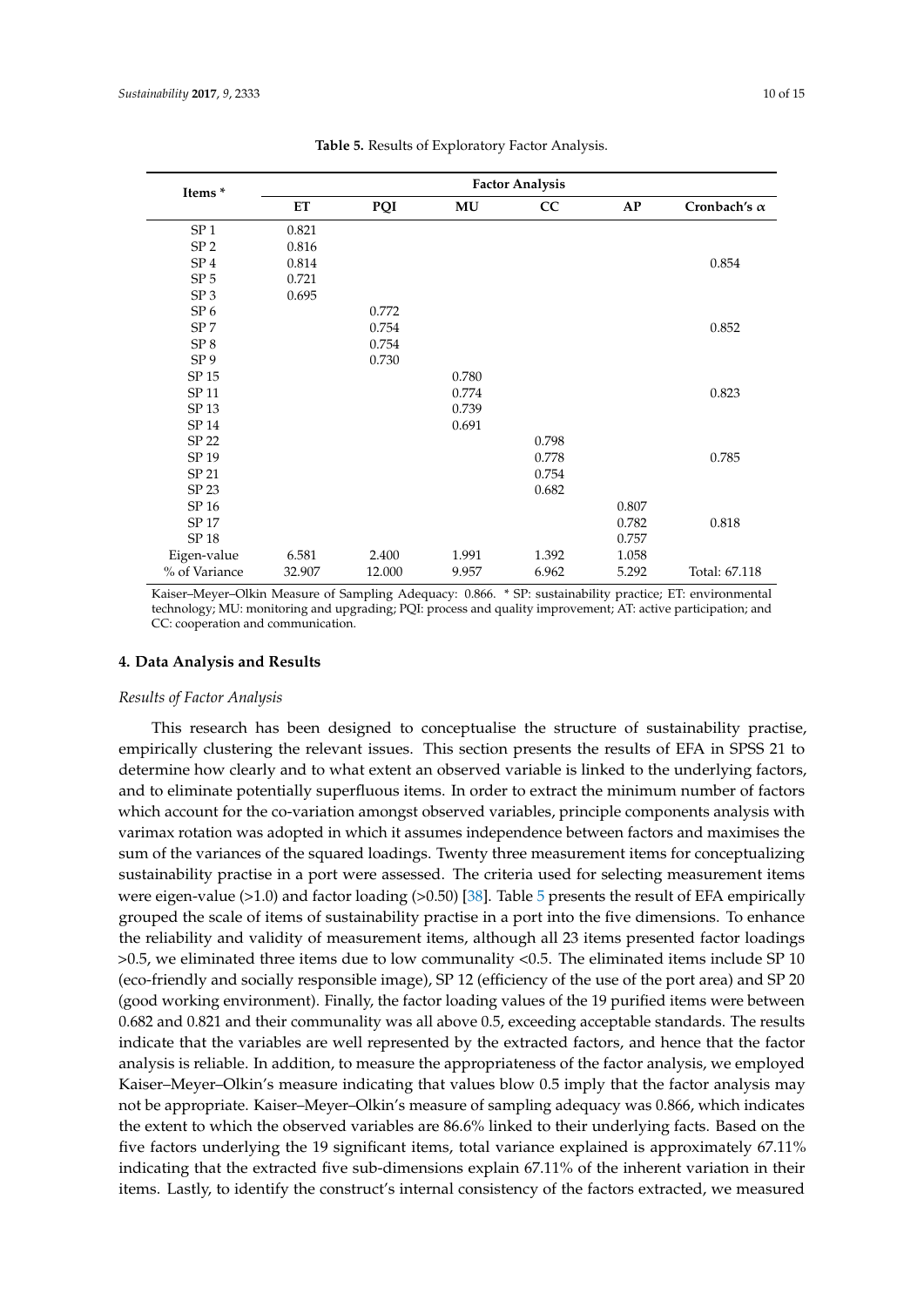Cronbach's  $\alpha$  for all five extracted factors. The internal consistency of the five factors was acceptable  $(>0.70)$ . Table 4 summarized the results of EFA.

Based on the results of EFA, the structure conceptualising sustainability practises in port operations was developed (see Figure 3), using labels of 'environ[men](#page-10-0)tal technologies', 'monitoring and upgrading', 'process and quality improvement', 'active participation', 'cooperation and communication' and. Further details of sub-dimensions are as follows:

*Environmental technologies***:** New equipment and technology introduction (SP 1), renewable and alternative energy sources (SP 2), optimizing the routing of vehicles (SP 4), modal shift (SP 5), and sustainable building construction (SP 3).

*Monitoring and upgrading*: Reducing financial and environmental risks (SP 6), safety and security in a port (SP 7), upgrading port facilities and equipment (SP 8), and environmental index development (SP 9). *Process and quality improvement***:** Joint planning and supply chain integration (SP 15), port

*Process and quality improvement*: Joint planning and supply chain integration (SP 15), port infrastructure utilization (SP 11), service differentiation (SP 13), and service quality improvement (SP 14). *Active participation:* Training and education (SP 22), recruitment and retention of employees

Active participation: Training and education (SP 22), recruitment and retention of employees (SP 19), waste reduction (SP 21), and providing incentives for green practises (SP 23).

**Communication and cooperation:** Operational transparency (SP 16), exchange of information and knowledge (SP 17), and relationships with key stakeholders (SP 18).

<span id="page-10-0"></span>

**Figure 3.** The Structure of Sustainability Practices in Port Operations. **Figure 3.** The Structure of Sustainability Practices in Port Operations.

## **5. Discussion and Conclusions 5. Discussion and Conclusions**

Based on data analysis. This study provides useful insights for operators and managers who interested in implementing sustainability practice to successfully respond to changing business are interested in implementing sustainability practice to successfully respond to changing business environments. Although international ports including America, Europe, Australia and Africa have environments. Although international ports including America, Europe, Australia and Africa have reacted aggressively on the issues cope with sustainability practice (e.g., IAPH world port sustainability program that will be launched in Antwerp March 2018, world association for waterborne transport infrastructure and international association of ports and harbour), the respond to sustainability issues of Asian ports are late and reluctant to take aggressive attitude due to highly competitive business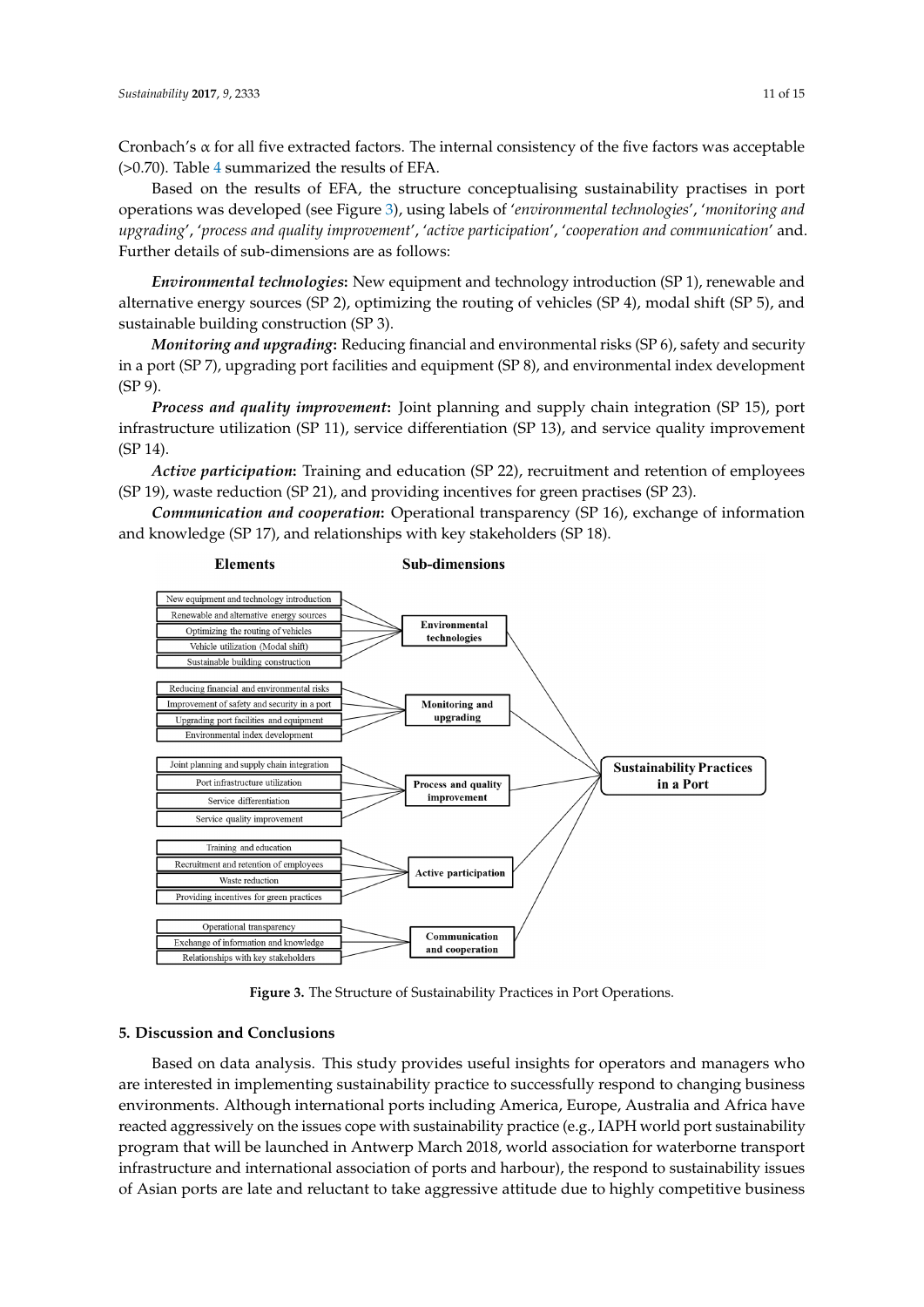environment. Therefore, to overcome a lack of understanding of sustainability practice in NEA as against Western countries, this study investigated and analyzed the importance and applicability of the attributes of sustainability practice adopted in international port operations (i.e., environmental technology, continual monitoring and upgrading, process and quality improvement from internal strengths, active participation, and communication and cooperation).

Each finding was supported by literature and verified in the unique competition structure in NEA. The findings have significant theoretical implications which place the case of NEA in a global context, as well as investigating the relevant issues required to understand the specific and general features of sustainability practices in port operations in NEA. The five factors identified include environmental technology, continual monitoring and upgrading, process and quality improvement from internal strengths, active participation, and communication and cooperation, as following; First, environmental technologies incorporate equipment, methods and procedures, and delivery mechanisms that improve energy, cost, and resource efficiency. In the shipping and ports industry, green port practices can be considered as new process innovation, in that innovation means significant changes that embody a new idea that is not consistent with the current concept of port business and aimed at shaping changes in the external environment. These innovative processes are "a catalyst for organizational change". Moreover, enhanced resource productivity makes companies more competitive and sustainable, reducing the negative effect on the natural environment. This attribute embraces many practices: upgrading port facilities and equipment to cut operation costs, sustainable building construction in a port and hinterland, enhancing long-term viability of operation through using renewable and alternative energy sources, and expansion of the coastal region facilities.

Second, Sustainability practice in a port means a continual process of improvement by all parties engaged in port activities. Ports need to effectively respond to stakeholder concerns and to communicate the result achieved because ports must constantly find innovative solutions to respond to pressures from competitors, customers, and regulators. Therefore, the role of a port also includes continual monitoring and improvement for existing and new facilities, measuring and reporting on continuous improvement in port operations. From an operational perspective, potential benefits influencing competitiveness are service quality improvement and service differentiation through continuous monitoring and improvement. On the other hand, in terms of social-environmental perspectives, continual monitoring and improvement practices can improve ports' reliability alongside risk reduction, be eco-friendly and create a socially responsible image.

Third, ports can improve their operational efficiency from various practices including automation system, efficiency of the use of the port area, optimizing the routing of vehicles (modal shift), and provision of facilities for companies to maximize their performance. Moreover, from integration processes such as IT or system, process and procedures can achieve simplification of procedures. Examples include, electronic data interchange (EDI), IT integration, joint planning, supply chain integration, and integrated ICT, joint ventures, which can reduce turnaround times of ships with cost efficiency. Benefits related to ports' operational efficiency include efficient use of resources and energy, cost saving from optimizing the routing of vehicles (modal shift) and waste reduction. Therefore, ports can also enhance their sustainability by improving operational efficiency.

Fourth, stakeholder pressures on sustainability practices from internal stakeholders (e.g., employees, tenants and manager) may differ from external stakeholder pressures, in which employee participation is defined as "enthusiasm for work" and "satisfaction with work". Comtois and Slack [\[25\]](#page-14-4) emphasized the importance of employee participation, in that the employees are important and proactive actors in the environmental management initiative in a port, and many papers illustrate that sustainability can result from employee participation in environmental management. All sorts of internal stakeholders including employees, tenants, and managers will require training and education in order to be competent in their work and improve environmental awareness for long-term sustainability in ports.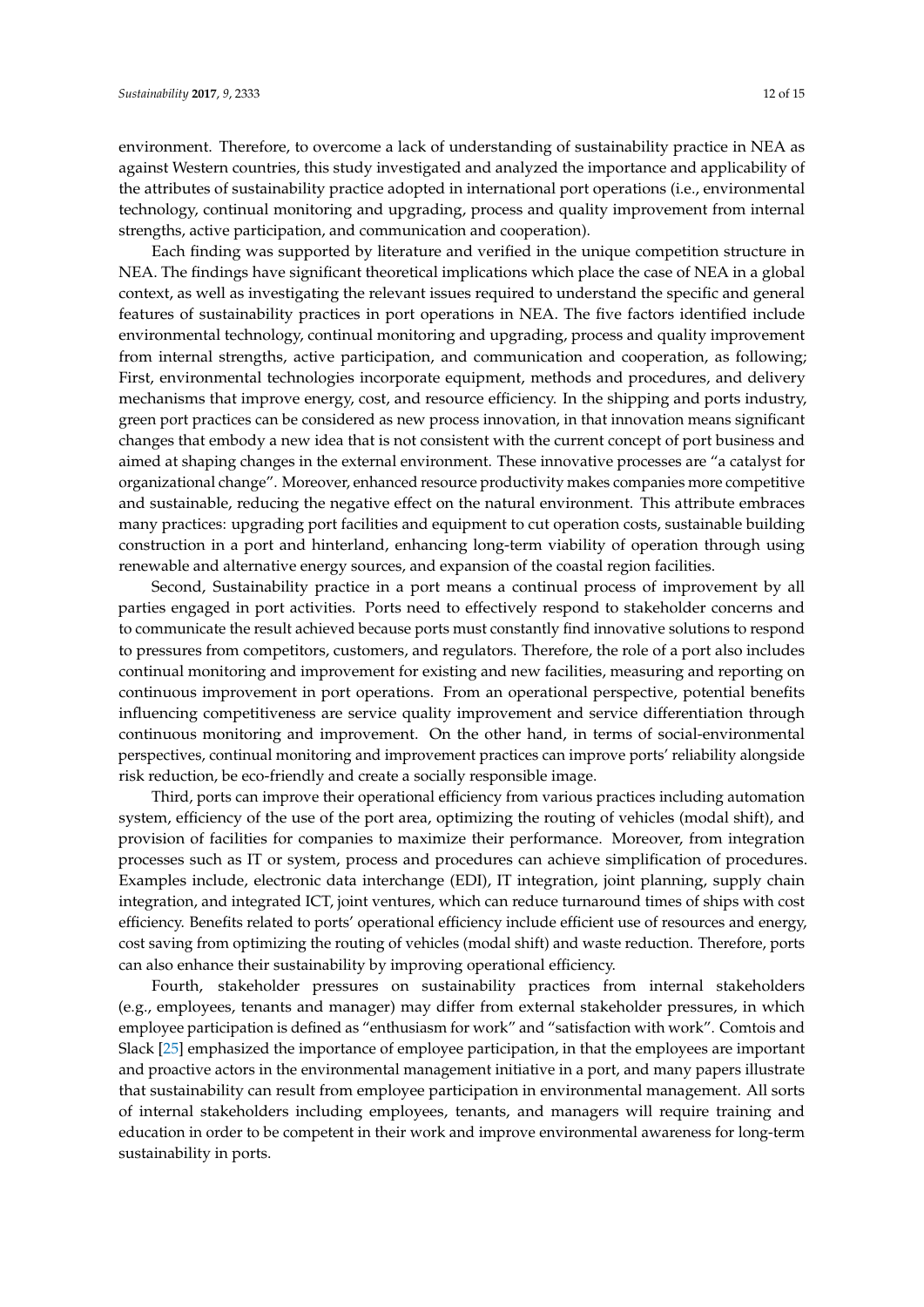Lastly, Sarkisa et al. [\[26\]](#page-14-17) found that the increased stakeholder pressures significantly affect the adoption of sustainability practices. As argued by Cheon and Deakin [\[14\]](#page-13-13), port authorities and other stakeholders including industries, governments, and commodity groups should effectively coordinate and cooperate with them in order to respond to the increased pressures of all sorts of stakeholders including competitors, customers, and regulators [\[4\]](#page-13-2). Visibility to achieve sustainability depends on the sustainability of its stakeholder's relationship which can be achieved through active engagement of all stakeholders of the port infrastructure, which allow responding quickly to stakeholder expectations and a changing environment, as well as continuing the operational performance of the business and distribution network over a long period of time sustainable and with higher operational efficiency and service differentiation [\[2\]](#page-13-9). The satisfaction of stakeholders, operational transparency, exchange of information and knowledge, active employee participation, and incentives are categorized under this attribute.

On the other hand, in terms of practical issues, this study has identified the five critical elements of sustainability practice in port operations in NEA. The findings can be utilized to establish their sustainability strategies and a strategic agenda to assist ports to manage and monitor sustainability practice. Prior studies dealing with port sustainability have focused on environmental indicators, such as air pollution, noise and water quality [\[32,](#page-14-10)[33\]](#page-14-11). However, it is claimed that an environmental performance index (EPI) is insufficient and/or laborious to approach sustainability issues. As pointed out by prior studies (e.g.,  $[4,14,33]$  $[4,14,33]$  $[4,14,33]$ ), sustainability indicators that are focused on environmental indices are not sufficient to successfully reflect a sustainability performance because sustainability practices in port operations incorporate multiple tasks that cannot simply be measured by the specific indicators [\[2\]](#page-13-9). Darbra et al. [\[14\]](#page-13-13) and Bell and Morse [\[33\]](#page-14-11) claimed that there were difficulties in collecting an exact environmental figure and/or index from ports because of the scarcity and/or the lack of data, as well as the policy and confidentiality concerns of ports. Therefore, this study suggests an alternative model to monitor and manage sustainability practices by the level of implementation. This approach will make it available to monitor and measure the level of implementation, proposing an alternative solution to manage the sustainability practices in port operations.

## *Limitations and Suggestions for Future Research*

Some limitations of this work present interesting directions for future research. First, because of financial and access constraints, the population for this study was limited only to Shanghai, Hong-Kong, and Busan port. As the theory can be strengthened by utilizing multiple examples, to improve the ability to generalize findings, further studies will be needed to extend the research area, covering the competing global mega container ports. Moreover, to generalize findings beyond container port operations in NEA would require comparative studies between at least two different industries or global regions.

In addition, this study is based on cross-sectional data. The findings only provide an analysis of a current situation, as opposed to a longitudinal approach. However, a longitudinal approach requires historical data to evaluate and extrapolate the impacts of some practices [\[34\]](#page-14-12). A longitudinal approach would be required to analyze the impacts of sustainability practices over time, utilizing panel data through continuous monitoring for systematic development to provide more useful and effective tools to monitor performance.

Lastly, the adoption and implementation of sustainability practice is relevant to attitudes towards responding to the external business environment, such as entrepreneurship and CSR (corporate social responsibility). Therefore, this study recommends that academic attention should be given to the theoretical relationships between attributes such as entrepreneurship and CSR that stimulate the adoption of sustainability practice also required to provide practical implications for port industries.

**Acknowledgments:** Special thanks to a number of questionnaire respondents for their time, helpful experience and knowledge in our research.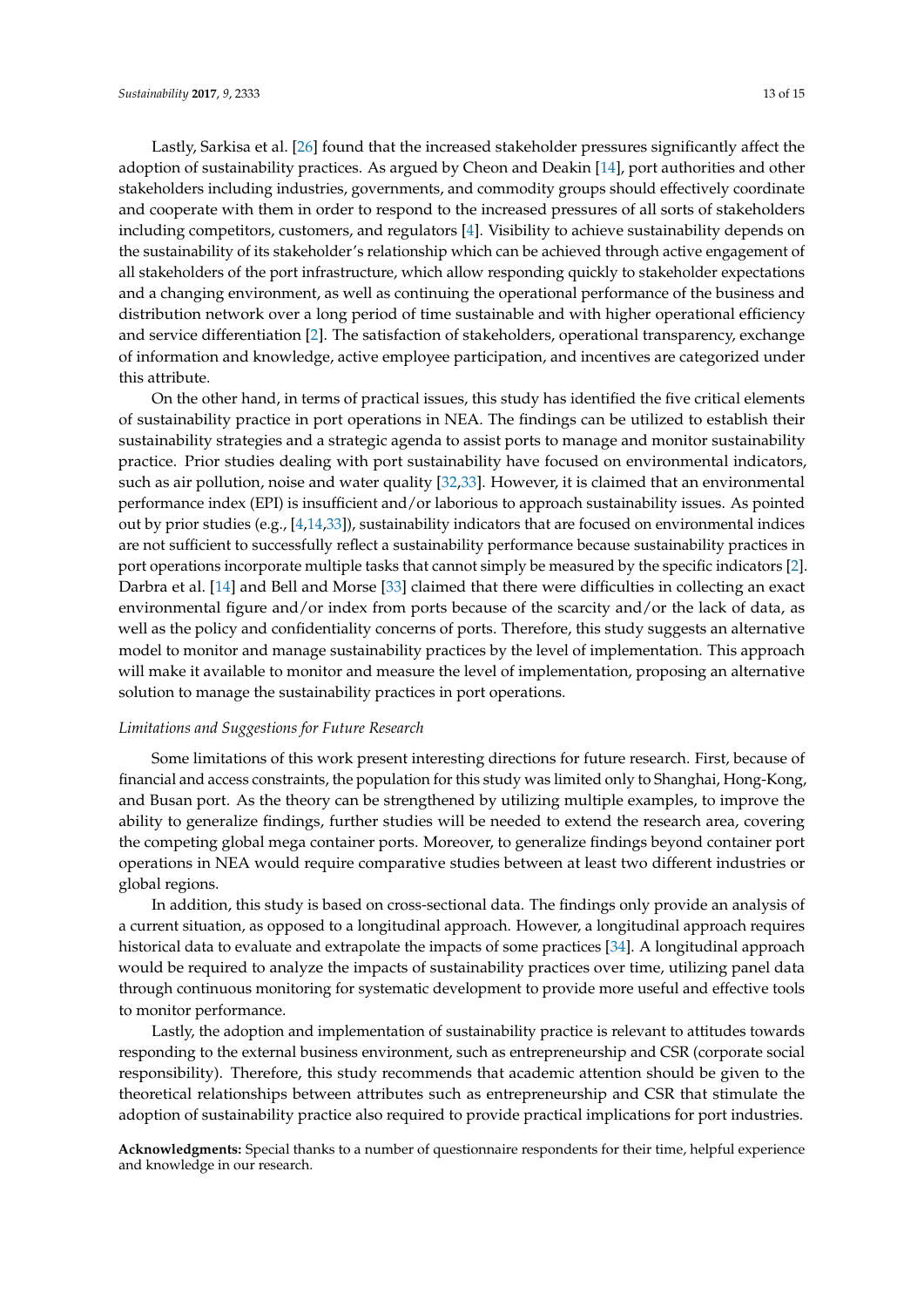**Author Contributions:** Sihyun Kim developed the original idea for the study. Dalwon Kang were responsible for data collection. Sihyun Kim conducted the data analyses. All the authors contributed to drafting the manuscript and approved the final version of the manuscript.

**Conflicts of Interest:** The authors declare no conflict of interest.

## **References**

- <span id="page-13-0"></span>1. Denktas, S.G.; Karatas, C.C. Port Sustainability and Stakeholder Management in Supply Chains: A Framework on Resource Dependence Theory. *Asian J. Shipp. Logist.* **2012**, *28*, 301–320. [\[CrossRef\]](http://dx.doi.org/10.1016/j.ajsl.2013.01.002)
- <span id="page-13-9"></span>2. Kim, S.; Chiang, B.G. Sustainability Practices to achieve Sustainability in International Port Operations. *Korea Pt. Econ. Assoc.* **2014**, *30*, 15–37.
- <span id="page-13-1"></span>3. Kim, S. Sustainable Port Competitiveness in International Port Operations. *J. Korea Port Econ. Assoc.* **2015**, *31*, 61–74.
- <span id="page-13-2"></span>4. Dinwoodie, J.; Tuck, S.; Knowles, H.; Benhin, J.; Sansom, M. Sustainable Development of Maritime Operations in Ports. *Bus. Strategy Environ.* **2012**, *21*, 111–126. [\[CrossRef\]](http://dx.doi.org/10.1002/bse.718)
- <span id="page-13-3"></span>5. Low, J.M.W.; Lam, S.W.; Tang, L.C. Assessment of hub status among Asian ports from a network perspective. *Transp. Res. Part A* **2009**, *43*, 593–606. [\[CrossRef\]](http://dx.doi.org/10.1016/j.tra.2009.04.004)
- <span id="page-13-6"></span>6. Wang, J.J.; Cheng, M.C. From a hub port city to a global supply chain management centre: A case study of Hong Kong. *J. Transp. Geogr.* **2010**, *18*, 104–115. [\[CrossRef\]](http://dx.doi.org/10.1016/j.jtrangeo.2009.02.009)
- <span id="page-13-4"></span>7. Ducruet, C.; Lugo, I. Cities and transport networks in shipping and logistics research. *Asian J. Shipp. Logist.* **2013**, *29*, 149–170. [\[CrossRef\]](http://dx.doi.org/10.1016/j.ajsl.2013.08.002)
- <span id="page-13-5"></span>8. Sanchez, R.J.; Hoffmann, J.; Micco, A.; Pizzolitto, G.V.; Sgut, M.; Wilmsmeier, G. Port efficiency and international trade: Port efficiency as a determinant of maritime transport costs. *Marit. Econ. Logist.* **2003**, *5*, 199–218. [\[CrossRef\]](http://dx.doi.org/10.1057/palgrave.mel.9100073)
- <span id="page-13-7"></span>9. Feng, M.; Mangan, J.; Lalwani, C. Comparing port performance: Western European versus Eastern Asian ports. *Int. J. Phys. Distrib. Logist. Manag.* **2012**, *42*, 490–512. [\[CrossRef\]](http://dx.doi.org/10.1108/09600031211246537)
- <span id="page-13-8"></span>10. Lun, Y.H.V. Green management practices and firm performance: A case of container terminal operations. *Resour. Conserv. Recycl.* **2011**, *55*, 559–566. [\[CrossRef\]](http://dx.doi.org/10.1016/j.resconrec.2010.12.001)
- <span id="page-13-10"></span>11. Notteboom, T.E.; Rodrigue, J.P. The future of containerization: Perspectives from maritime and inland freight distribution. *GeoJournal* **2008**, *74*, 7–22. [\[CrossRef\]](http://dx.doi.org/10.1007/s10708-008-9211-3)
- <span id="page-13-11"></span>12. OECD Sustainable Development 2011. Available online: <http://www.oecd.org/greengrowth/47445613.pdf> (accessed on 15 April 2015).
- <span id="page-13-12"></span>13. ESPO Green Guide 2012. Available online: [http://www.espo.be/images/stories/Publications/codes\\_of\\_](http://www.espo.be/images/stories/Publications/codes_of_practice/espo_green%20guide_october%202012_final.pdf) [practice/espo\\_green%20guide\\_october%202012\\_final.pdf](http://www.espo.be/images/stories/Publications/codes_of_practice/espo_green%20guide_october%202012_final.pdf) (accessed on 15 April 2015).
- <span id="page-13-13"></span>14. Cheon, S.H.; Dwakin, E. Supply chain coordination for port sustainability. *J. Transp. Res. Board* **2010**, *2166*, 10–19. [\[CrossRef\]](http://dx.doi.org/10.3141/2166-02)
- <span id="page-13-14"></span>15. Seuring, S.; Muller, M. From a literature review to a conceptual framework for sustainable supply chain management. *J. Clean. Prod.* **2008**, *16*, 1699–1710. [\[CrossRef\]](http://dx.doi.org/10.1016/j.jclepro.2008.04.020)
- <span id="page-13-15"></span>16. Tan, Y.; Shen, L.; Yao, H. Sustainable construction practice and contractor's competitiveness: A preliminary study. *Habitat Int.* **2011**, *35*, 225–230. [\[CrossRef\]](http://dx.doi.org/10.1016/j.habitatint.2010.09.008)
- <span id="page-13-16"></span>17. Francisco, J.; Rodríguez, G.; del Mar Armas Cruz, Y. Relation between social-environmental responsibility and performance in hotel firms. *Int. J. Hosp. Manag.* **2007**, *26*, 824–839.
- <span id="page-13-17"></span>18. Buyukozkan, G.; Berkol, C. Designing a sustainable supply chain using an integrated analytic network process and goal programming approach in quality function deployment. *Exp. Syst. Appl.* **2011**, *38*, 13731–13748.
- <span id="page-13-18"></span>19. Adams, M.; Quinonez, P.; Pallis, A.A.; Wakeman, T.H. *Environmental Issues in Port Competitiveness*; Working Paper 7; Centre for International Trade and Transportation, Dalhousie University: Halifax, NS, Canada, 2009. Available online: [http://citt.management.dal.ca/Files/Gateway/Working\\_Papers/Adams\\_7.pdf](http://citt.management.dal.ca/Files/Gateway/Working_Papers/Adams_7.pdf) (accessed on 15 April 2015).
- <span id="page-13-19"></span>20. Rodriguez, M.A.; Ricart, J.E.; Sanchez, P. Sustainable development and the sustainability of competitive advantage: A dynamic and sustainable view of the firm. In *Sustainable Development and Competitive Advantage*; Blackell Publishers Ltd.: Oxford, UK, 2002; Volume 11, pp. 135–146.